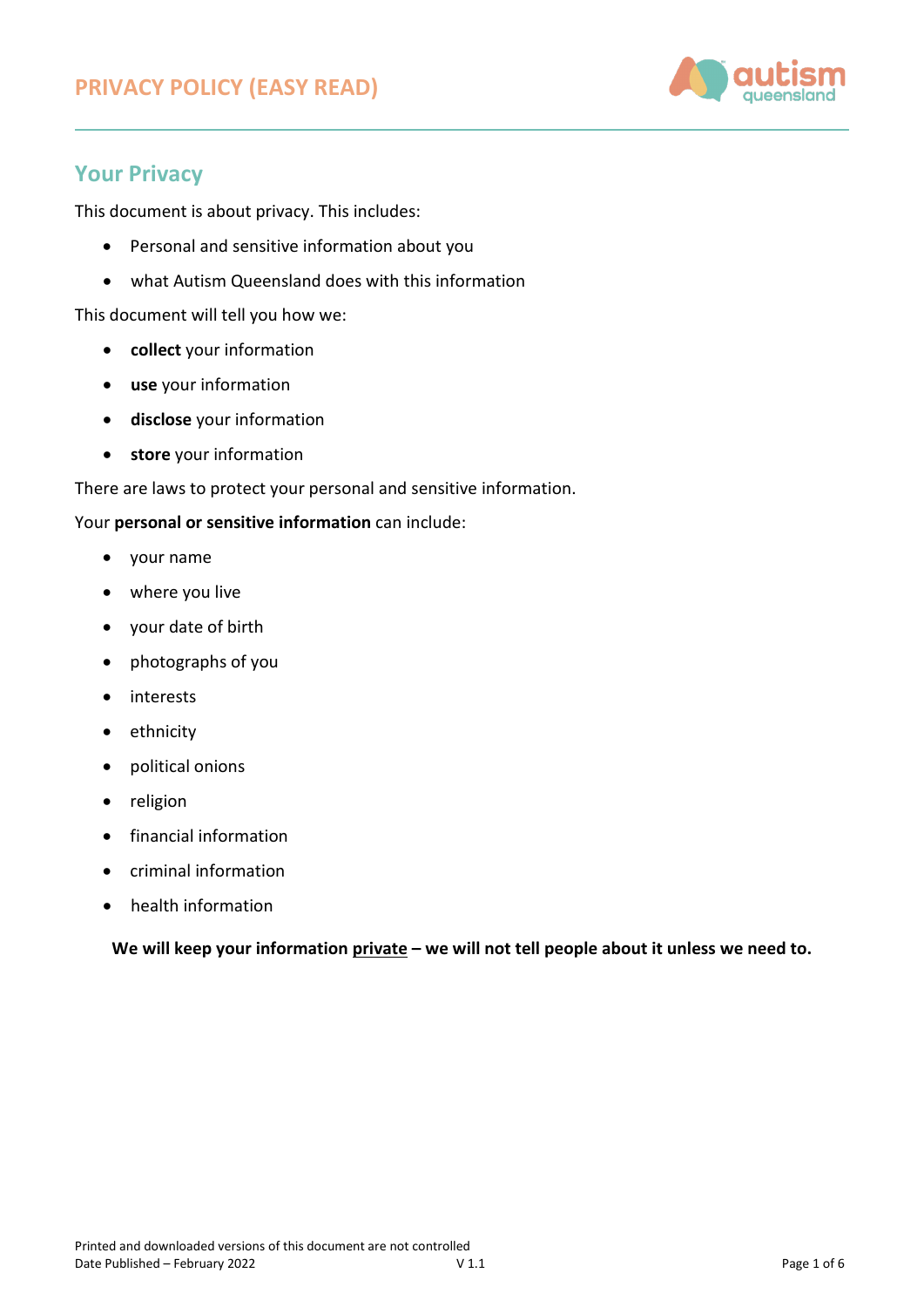

# **What Autism Queensland Keeps**

We keep information about you such as:

- your name
- where you live
- your contact information (phone, email)
- your interests

We collect different information from different groups of people:

If you are a **client and family** member we may collect information about:

- your date of birth
- where you were born
- personal issues and experiences
- your family and cultural background
- your financial information
- any court information
- your photographs, videos, images or artwork

If you are a **donor** we may collect information about:

- your donation history
- your credit card or bank account information
- your credit card expiry date

If you are a **business partner** we may collect information about:

- your organisation's bank details (if we receive money from or pay money to you)
- your ABN
- the support you provide

If you are an **employee, volunteer or delegate** we may collect information about:

- your date of birth
- where you were born
- your citizenship, residency or visa details
- your previous employment information
- your qualifications
- your health information (in some situations)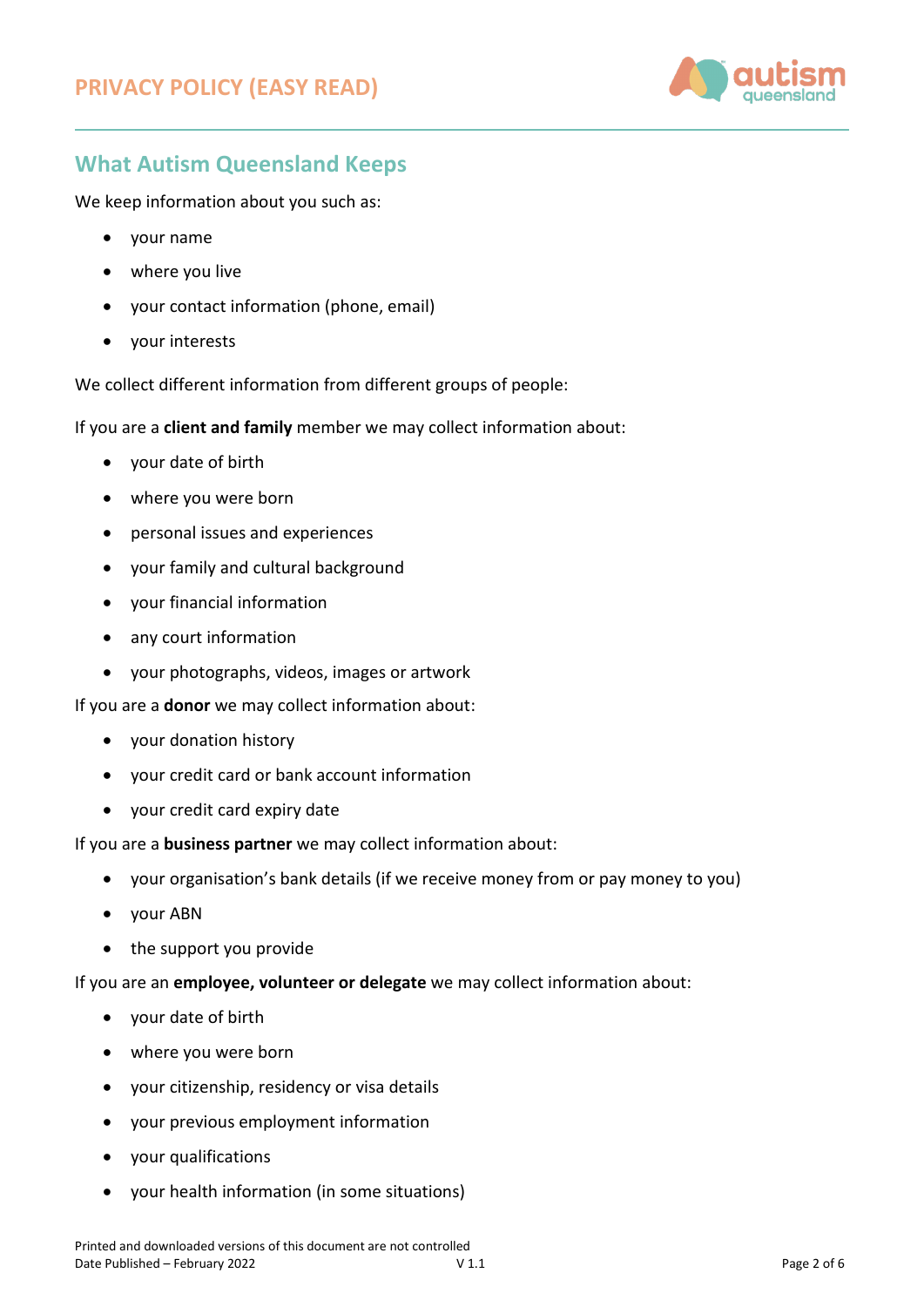

If you are an Autism Queensland **Member** we may collect information about:

- your date of birth
- your credit card information
- your credit card expiry date

If you are an **online user** we may collect information about:

- your credit card information
- your credit card expiry date
- online data
	- o where you have clicked on our website
	- o the type of browser you use
	- o the time and date of when you visited our website
	- o online address

## **We will not tell anyone about your information unless the law says they can know.**

## **How Autism Queensland Collects Your Personal Information**

## **Clients and Families**

We get your information from you or your parent/carer by:

- telephone
- face-to-face meetings or appointments
- forms and questionnaires
- applications or enrolments
- surveys

We will let you know if we collect information that is not direct from you, and explain to you how this information will be used.

You can consent for other people to give us your information.

Consent means you say yes.

## **Let us know if you do not wish to provide certain information.**

#### **Employees, volunteers and members**

We get your information from you by:

- telephone
- meetings or appointments
- forms and questionnaires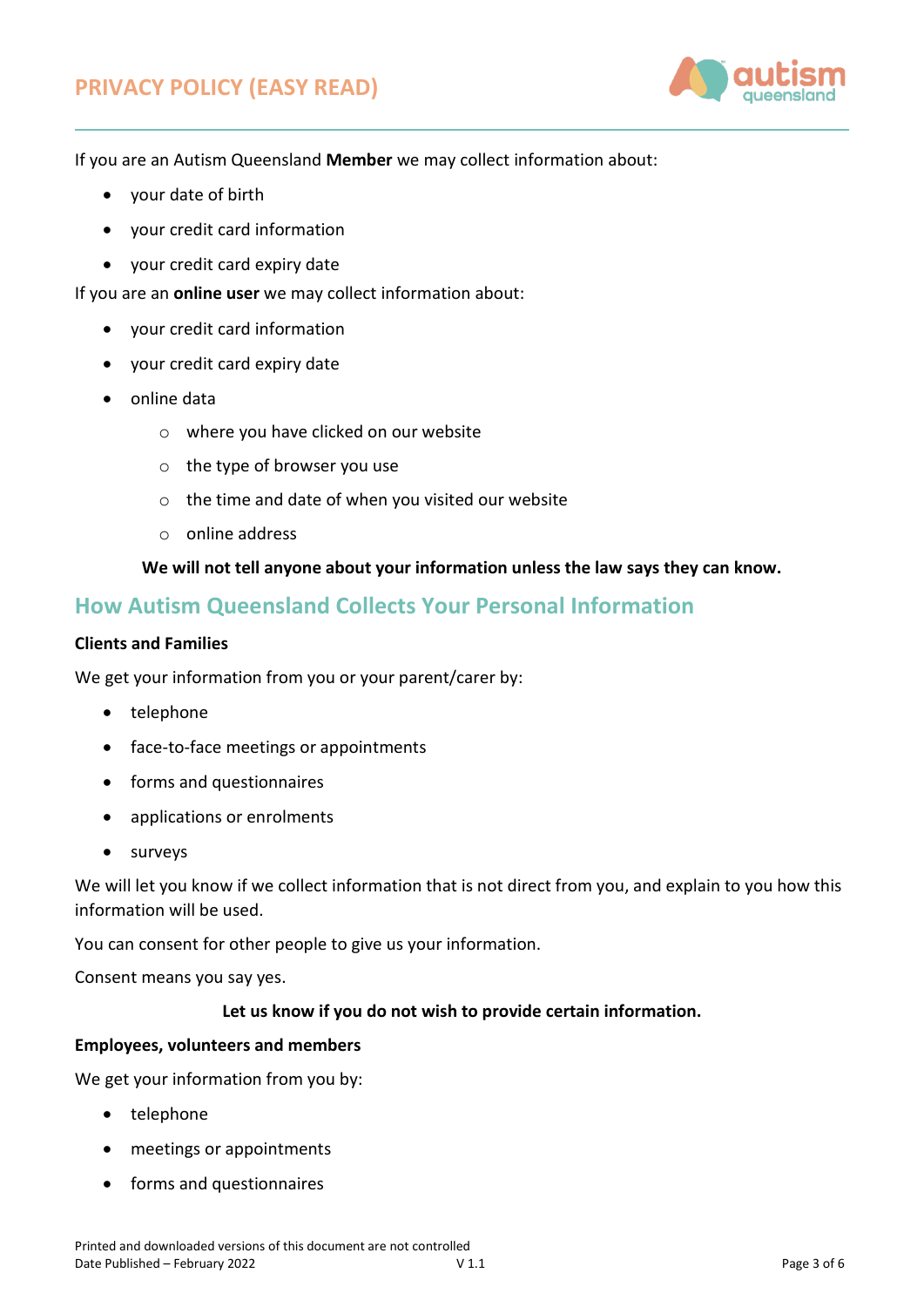# **PRIVACY POLICY (EASY READ)**



- applications or enrolments
- surveys

## **Donors & Business Partners**

We get your information from:

- emails
- flyers
- online registration
- telephone

## **How Autism Queensland Uses Your Personal Information**

We use your information to help us:

- provide you services
- contact you
- meet our government responsibilities
- meet our legal obligations

And specifically:

## **Clients and Families**

- plan for existing and future services
- produce annual reports
- research

#### **Donors**

- tell you when we receive your donation
- provide you with correct receipts
- help with fundraising and marketing
- give you transparency on your donated funds

## **Business Partners**

- give you services
- when we receive your donation
- provide you with correct receipts
- pay for services
- receive your services
- provide you with information about our services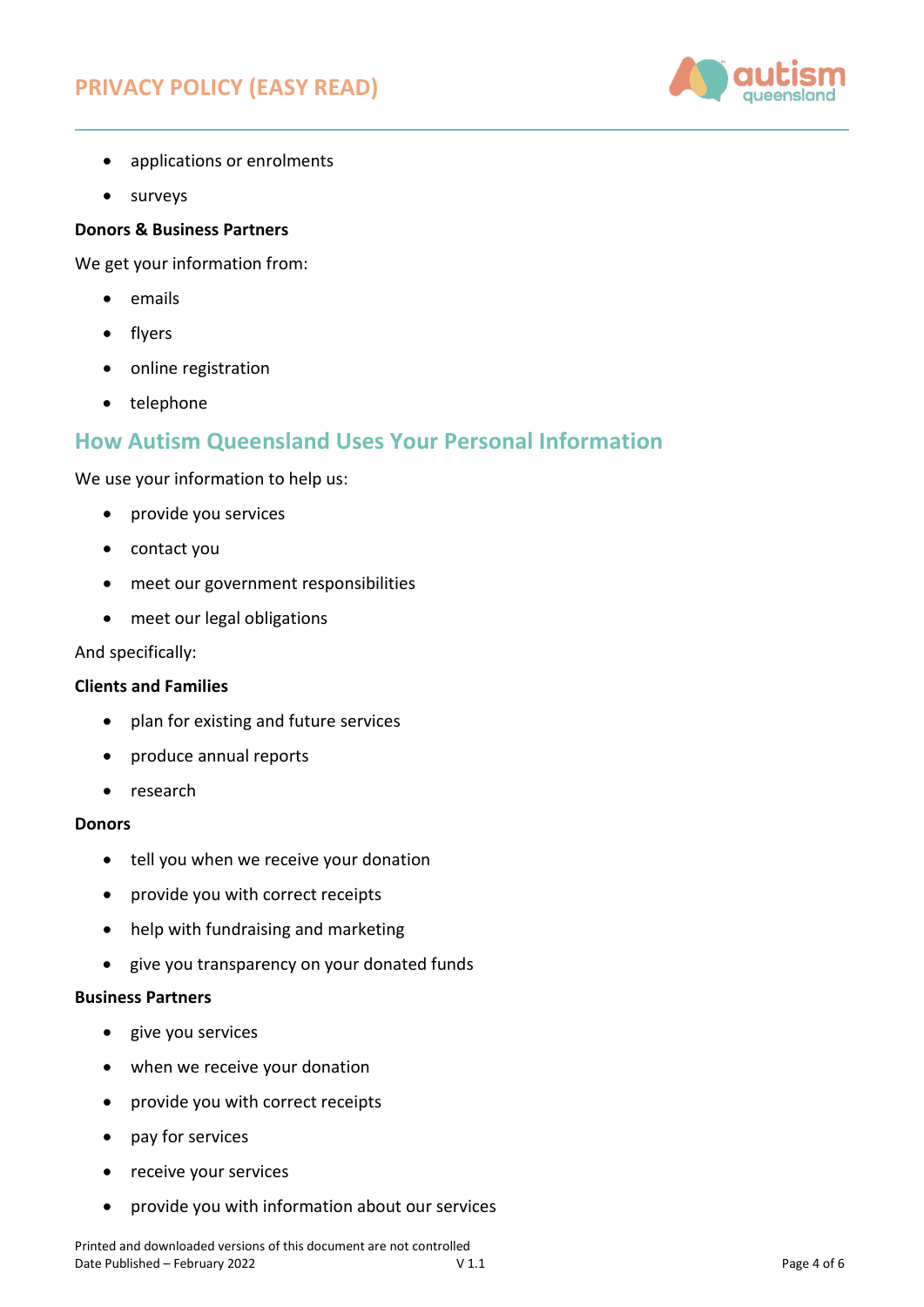# **PRIVACY POLICY (EASY READ)**



• when we ask for donations

## **People (Employees, Delegates, Volunteers)**

- provide you services
- when we process your application
- when we place you in a suitable service or position
- assist with services
- give you feedback
- review our programs and services
- provide information about our services

#### **Members**

- provide you services
- contact you
- when we receive your donation
- provide you with correct receipts
- help with fundraising and marketing
- provide you with information about our services
- invite you to our events and activities
- recognize your support

## **Online Users**

- when we receive your donation
- when we buy things from you
- when we make a booking with you
- analyse and make improvements to our website

## **We will not tell anyone about your information unless the law says they can know.**

## **How Autism Queensland Keeps Your Personal Information Safe**

We keep paper records safe in locked cabinets.

We keep information on our computers safe. Our computers are password protected.

If your information has been unlawfully obtained, we will let you know.

## **We will not tell anyone about your information unless the law says they can know.**